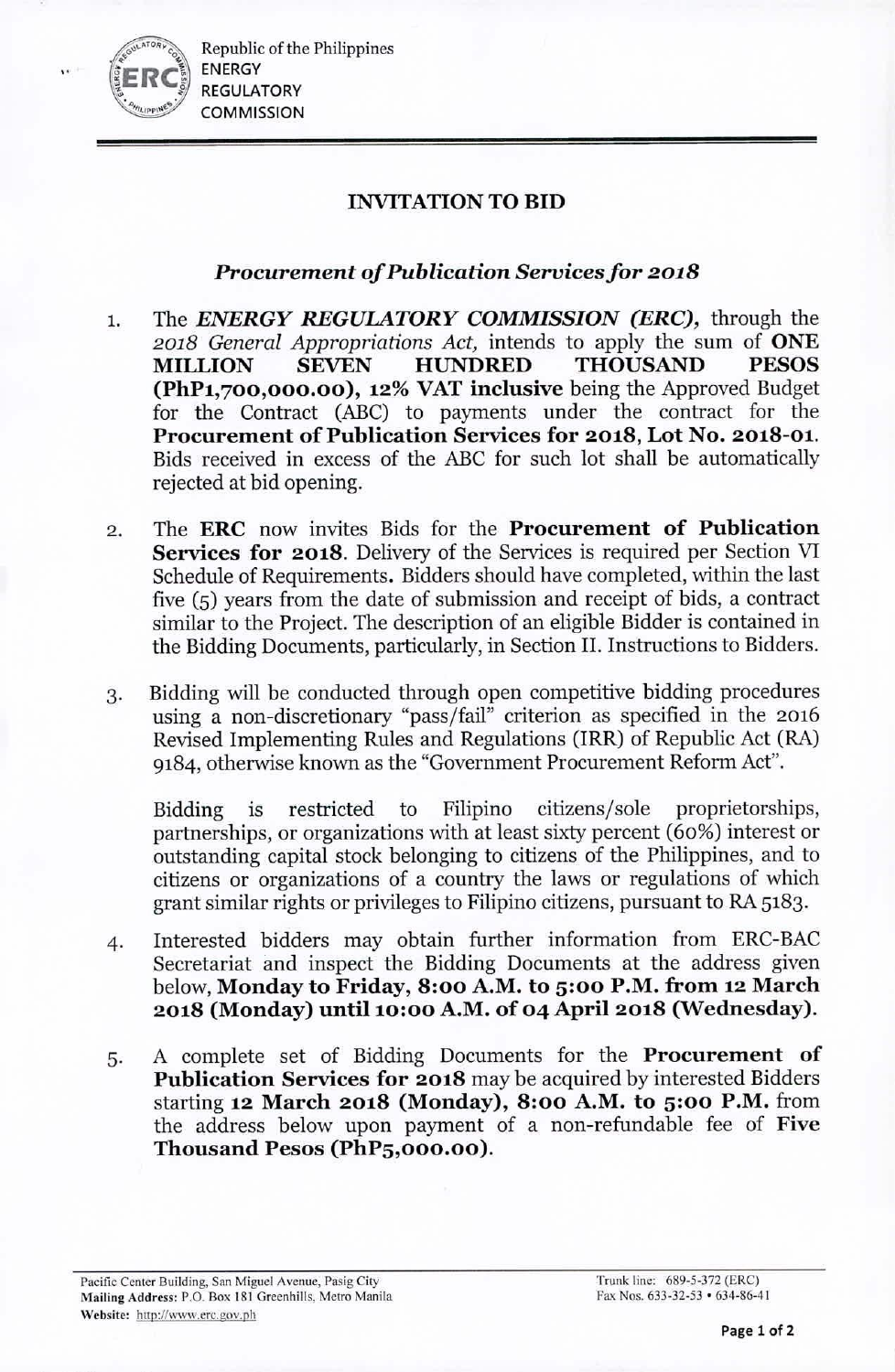It may also be downloaded free of charge from the website of the Philippine Government Electronic Procurement System (PhiIGEPS), provided that Bidders shall pay the applicable (non-refundable) fee for the Bidding Documents not later than the submission of their bids.

- 6. The ERC-BAC will hold the Pre-Bid Conference on 21 March 2018 (Wednesday), 10:00 A.M. at the Mezzanine Floor, Pacific Center Building, San Miguel Avenue, Pasig City, which shall be open to prospective bidders.
- 7. Bids must be duly received by the ERC-BAC Secretariat at the address below on or before 04 April 2018 (Wednesday) at 10:00 A.M. All Bids must be accompanied by a bid security in any of the acceptable forms and in the amount stated in ITB Clause 18.

Bid opening shall be on 04 April 2018 (Wednesday) at 10:30 A.M. at the Mezzanine Floor, Pacific Center Building, San Miguel Avenue, Pasig City. Bids will be opened in the presence of the bidders' representatives who choose to attend at the address below. Late bids shall not be accepted.

- 8. The ERC-BAC reserves the right to reject any and all bids, declare a failure of bidding, or not award the contract at any time prior to contract award in accordance with Section 41 of RA 9184 and its IRR, without thereby incurring any liability to the affected bidder or bidders.
- 9. Please see attached *Annex "A"* for the Specification.
- 10. For further information, please refer to: Ms. Cherry Lynn S. Gonzales **BAC Secretariat Chairperson** Mezzanine Floor, Pacific Center Building, San Miguel Avenue, Pasig City Tel No. 706-5259 [csgonzales@erc.gov.ph/procurement@erc.gov.ph](mailto:csgonzales@erc.gov.ph/procurement@erc.gov.ph)

06 March 2018, Pasig City.

 $m$ den Can C Me

MARIA COKAZON C. GINES **BAC** Chairperson

 $\lambda$  / *~/ACCIJrrG/LLG/RGMG/RIU'M*

Pacific Center Building. San Miguel Avenue, Pasig City Mailing Address: P.O. Box 181 Greenhills, Metro Manila Website: http://www.erc.gov.ph

Trunk line: 689-5-372 (ERC) Fax Nos.  $633-32-53 \cdot 634-86-41$